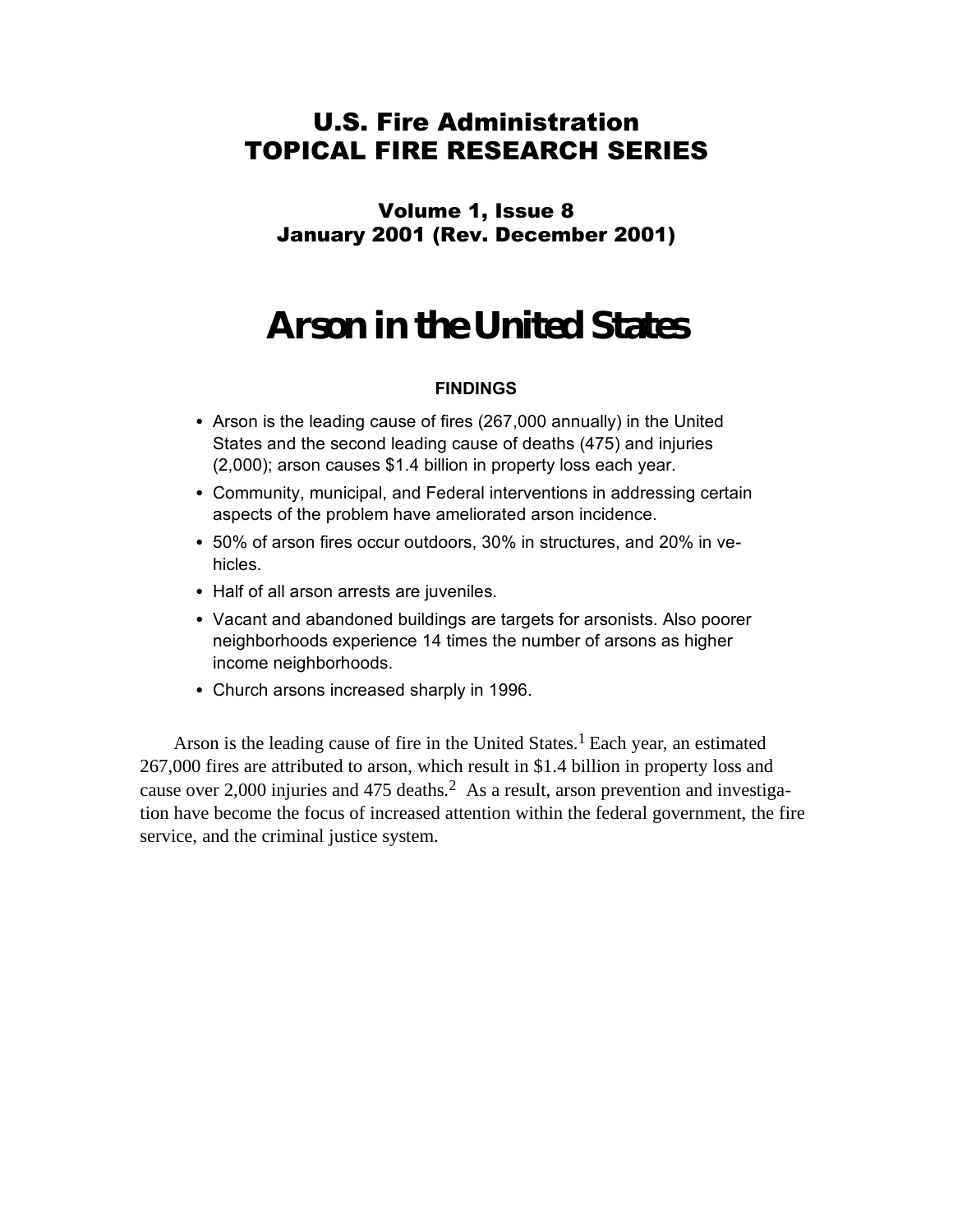According to analysis of 1996–1998 data from the National Fire Incident Reporting System (NFIRS) (all reported fires), the dollar loss per arson fires from arson fires were slightly higher than the average of all fires, but deaths and injuries were somewhat lower (Figure 1).

| Figure 1. Loss Measures for Arson Fires<br>(3-year average (1996–98) from NFIRS data) |                  |                    |
|---------------------------------------------------------------------------------------|------------------|--------------------|
| <b>MEASURE</b>                                                                        | <b>ALL FIRES</b> | <b>ARSON FIRES</b> |
| <b>Dollar Loss/Fire</b>                                                               | \$5,619          | \$6,051            |
| Injuries/1,000 Fires                                                                  | 15.7             | 10.2               |
| <b>Fatalities/1,000 Fires</b>                                                         | 2.4              | 1.8                |

The general public typically views arson as an insurance concern, primarily a "paper" crime of fraud mostly affecting insurance companies. Arsonists, however, kill and injure both civilians and firefighters. Increasingly, set fires motivated by spite and revenge are used as weapons. Such fires tend to be more deadly because they are targeted specifically to inflict personal harm. Examples include a 1994 gang-related firebombingthat killed five children in Minneapolis<sup>3</sup> and a 1999 revenge fire that killed six children in St. Louis. 4

Arson fires are the third leading cause of fire-related injuries and fatalities. (Cooking fires are the leading cause of fire-related injury, and smoking fires are the leading cause of fire deaths). Thirty percent of arson fires occur in structures (of which 30% are in structures), 50% occur outdoors, and 20% occur in vehicles (Figure 2). Although outdoor fires are not as deadly as those in structures, they cause concern for several reasons. First, their proximity to structures increases the chance for exposure fires. Also, outdoor fires are often "gateway" fires for juvenile firesetters who begin setting fires in trash cans, fields, or empty lots, and then move on to targets that bear increasing risk to persons and property. Juveniles now account for over half of all arson arrests in the United States. 5

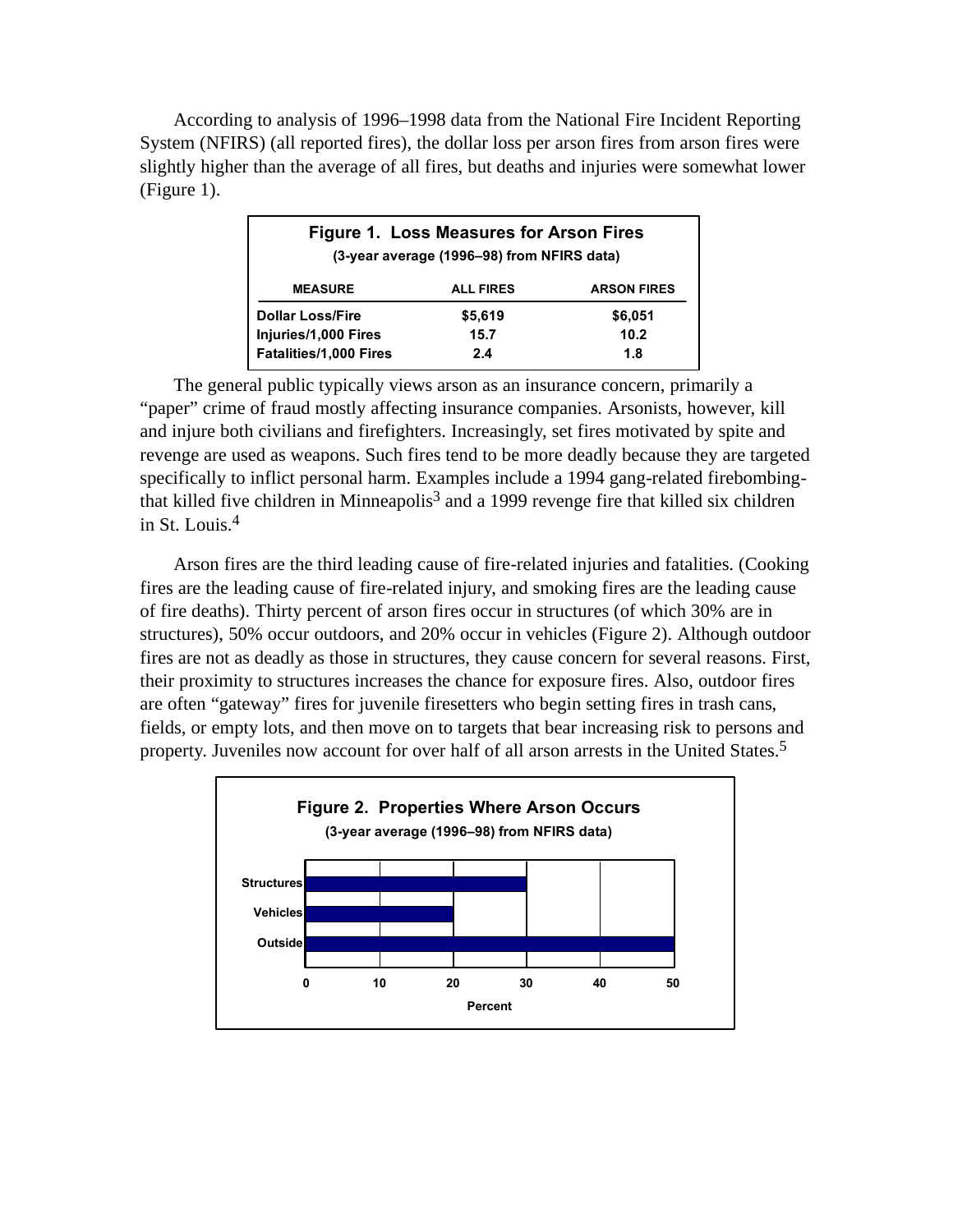Arson fires tend to peak around specific dates each year, notably New Year's, July 4, and Halloween (Figure 3). A concern in some communities has been the rash of Halloween fires. Although it appears that Halloween is a peak time for intentionally set fires across the nation, it has been particularly significant in certain areas. As a result, communities throughout the country have initiated neighborhood programs to report suspicious activity on the nights of October 29, 30, and  $31<sup>6</sup>$  In Detroit, the program, known as Angel's Night, involves 35,000 volunteers (both private citizens and personnel from all departments of the city government) operating throughout the city. Since the inception of the program, the number of Devil's Night arson fires has decreased significantly.



Although arson fires are most commonly set outdoors, arsonists also target vacant or abandoned buildings. Such "blighted" buildings are a widespread problem in cities throughout the United States. When repair costs exceed revenue, building owners may abandon the property and default on the mortgage. Banks are reluctant to assume responsibility for property upkeep when the resale potential is negligible, so the property is simply left "as is." The structure then becomes a sanctuary for drug dealers, other criminals, and "urban miners" who loot the property for anything of value. Firesetters finish the job, often to conceal other crimes.

A recent example of a blighted building fire occurred in December 1999. Six firefighters from the Worcester (MA) Fire Department were killed while fighting a fire in an abandoned cold storage warehouse. In May 2000, the widows of three of the deceased firefighters filed a lawsuit against the warehouse's owners, alleging their negligence in maintaining the building ultimately led to their husbands' deaths.<sup>7</sup>

In the wake of the events in Worcester, the Worcester Fire Department has joined with FEMA in an effort known as Project Remember to rehabilitate abandoned buildings in the city in memory of the fallen firefighters.<sup>8</sup>